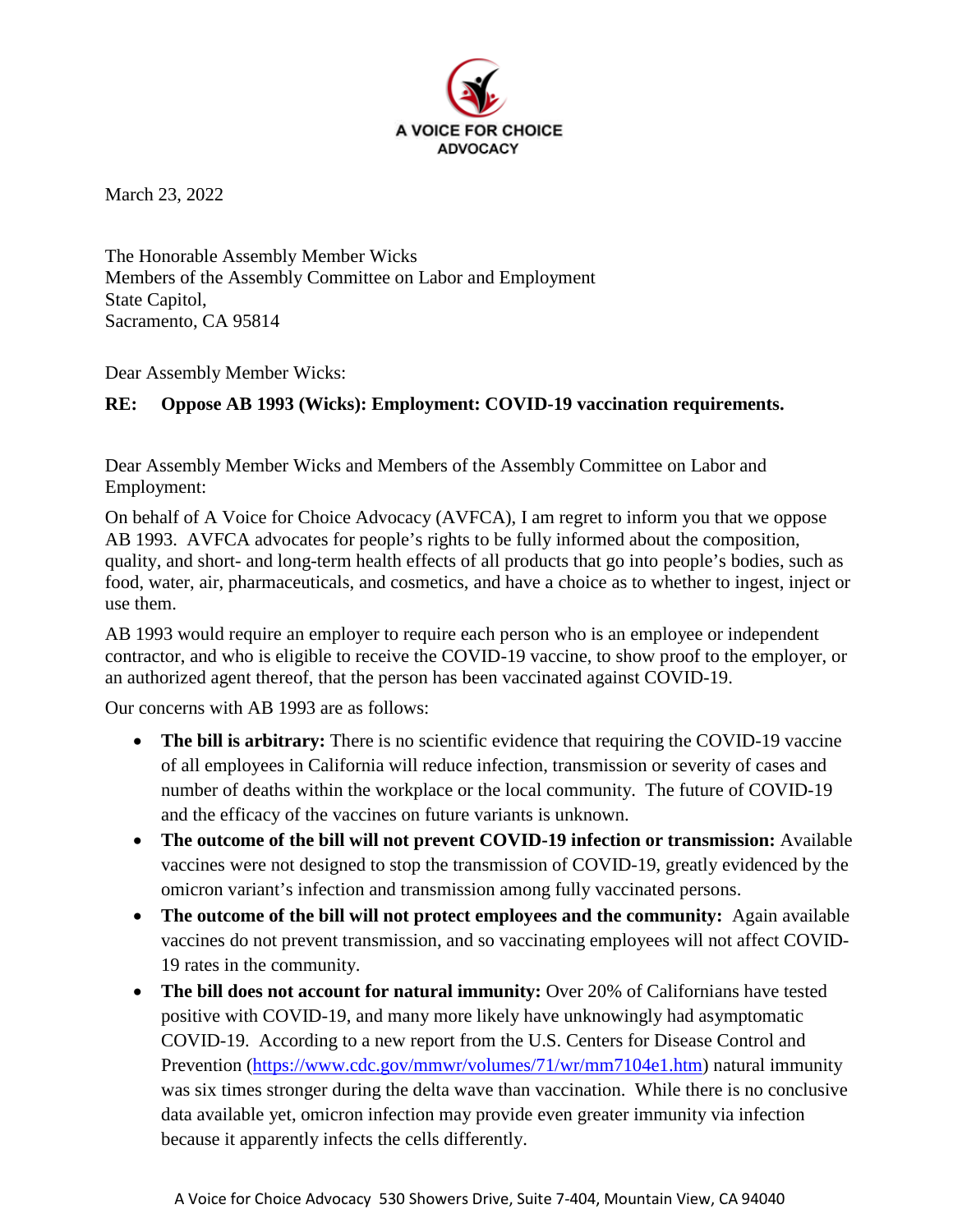

- **The bill does not account for employees or independent contractors who work remotely or from home:** California law cannot apply to employees or independent contractors who are not located in the state of California and should not apply to anyone who is not physically working in a workplace in California.
- **The bill creates undue burden on employers:** The California workforce is already stretched beyond capacity with local businesses struggling to stay operational, due to staff shortages. Adding a vaccine requirement which would restrict about 25% of employees who are unvaccinated (or significantly more if boosters are required) from working, would cripple employers, as we have seen in places such as Santa Clara which has required boosters of all healthcare workers, causing significant staff shortages. [\(https://www.mercurynews.com/2022/01/26/in-a-joint-letter-six-unions-from-across-county](https://www.mercurynews.com/2022/01/26/in-a-joint-letter-six-unions-from-across-county-sectors-say-booster-mandate-will-harm-staffing/)[sectors-say-booster-mandate-will-harm-staffing/\)](https://www.mercurynews.com/2022/01/26/in-a-joint-letter-six-unions-from-across-county-sectors-say-booster-mandate-will-harm-staffing/). Employers should not be burdened with collecting private medical data, and enforcing such a law for their employees or independent
- contractors. • **The bill discriminates on race and income:** COVID-19 vaccine uptake is lower among lower income, and ethnically diverse families, largely due to government mistrust. These communities have also been disproportionately affected by the virus, which means those communities could now be disproportionately armed with naturally-acquired immunity. Preventing these employees from working would put these individuals and their families at an even greater disadvantage than they are already at.
- **The bill needs to ensure equity is given to those with medical, disability and/or religious beliefs:** Per the Title VII of the Civil Rights Act, employers must offer exemptions to those with medical, disability and/or religious beliefs, with reasonable accommodations [\(https://www.eeoc.gov/wysk/what-you-should-know-about-covid-19-and](https://www.eeoc.gov/wysk/what-you-should-know-about-covid-19-and-ada-rehabilitation-act-and-other-eeo-laws)[ada-rehabilitation-act-and-other-eeo-laws\)](https://www.eeoc.gov/wysk/what-you-should-know-about-covid-19-and-ada-rehabilitation-act-and-other-eeo-laws). While most employers have been accepting exemptions, there is a wide diversity in reasonable accommodations offered. Employers in California are likely to see a significant increase in legal suits because they are unaware that, unlike federal laws which excuse employers from providing religious accommodations if the business would suffer "minimal hardship", in California, an employer must prove that the religious accommodation in question causes a "significant difficulty or expense" to the business. This cannot be hypothetical. It must be based in fact.
- **The bill is never ending:** While there is a sunset clause, employers must continue to require that all employees and contractors are vaccinated against COVID-19 until the CDC "determines that COVID-19 vaccinations are no longer necessary for the health and safety of individuals". It is improbably that the CDC will at any time make such a determination and therefore AB 1993's mandate would effectively be infinite.
- **The bill is unnecessary:** The Local County Public Health Officers have the statutory ability to require take any and all actions they deem necessary if there is a threat of an endemic. Over the past two years different parts of California have been affected by COVID-19 at different times and to varying degrees. Given the continued uncertainty of

A Voice for Choice Advocacy 530 Showers Drive, Suite 7-404, Mountain View, CA 94040